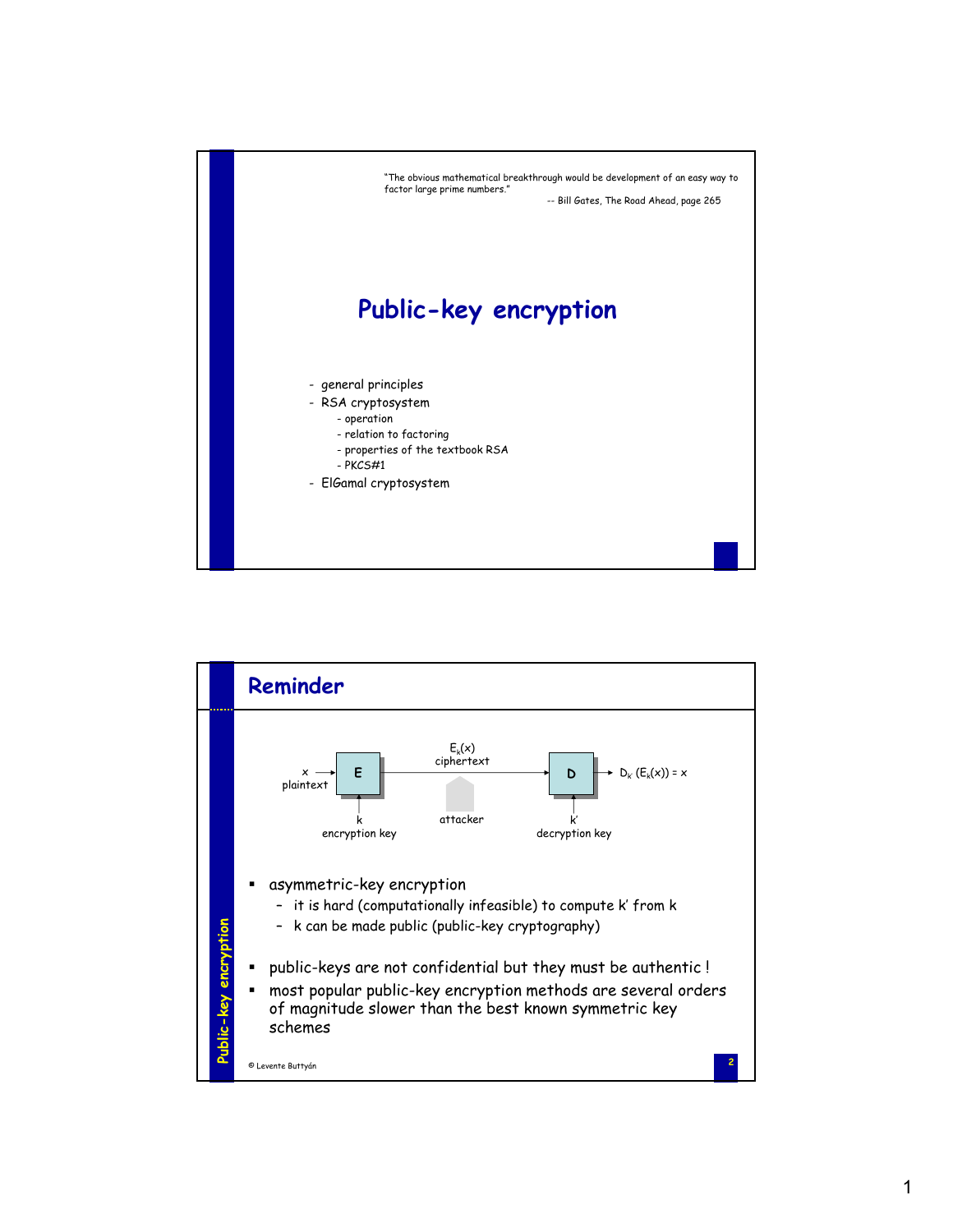

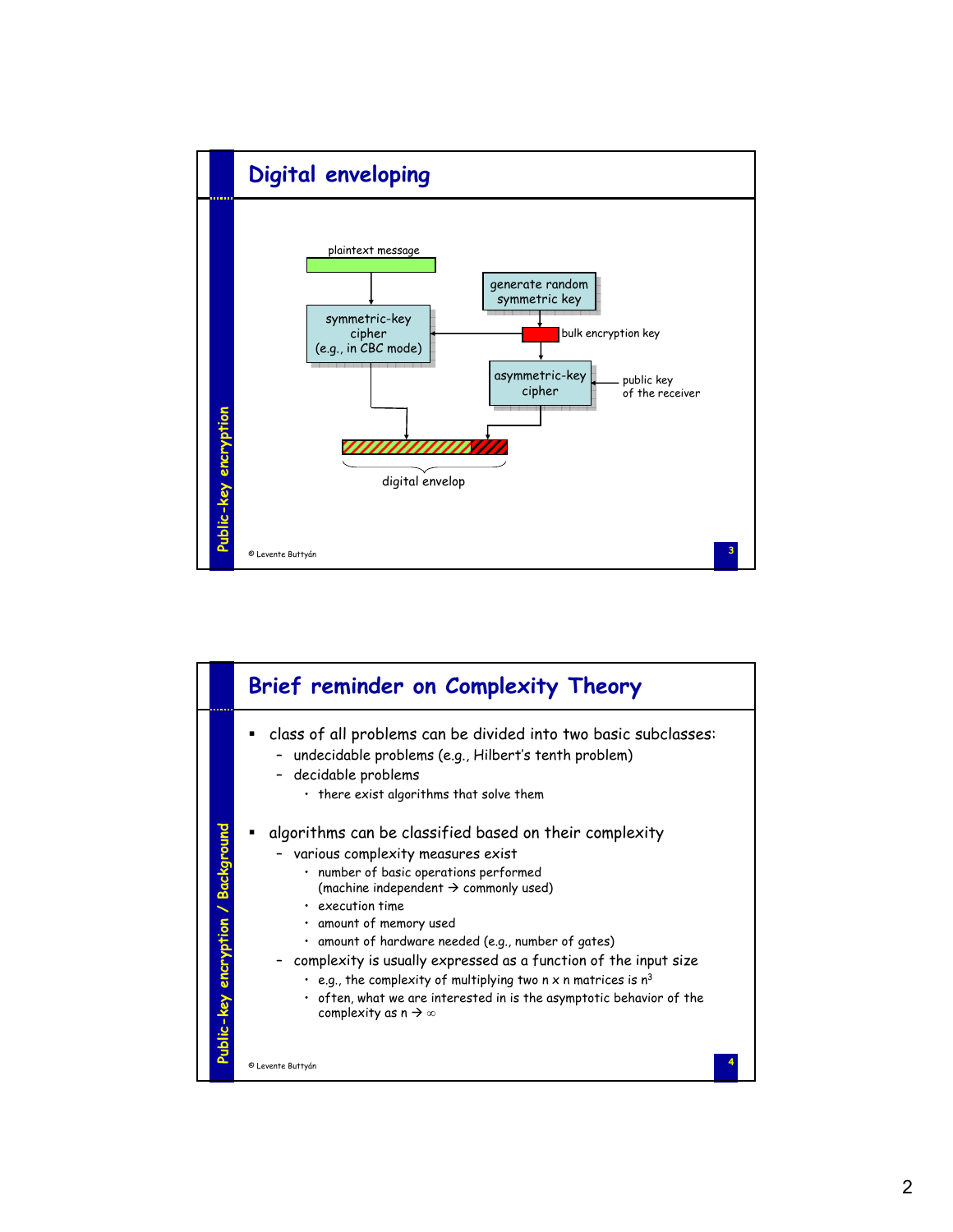

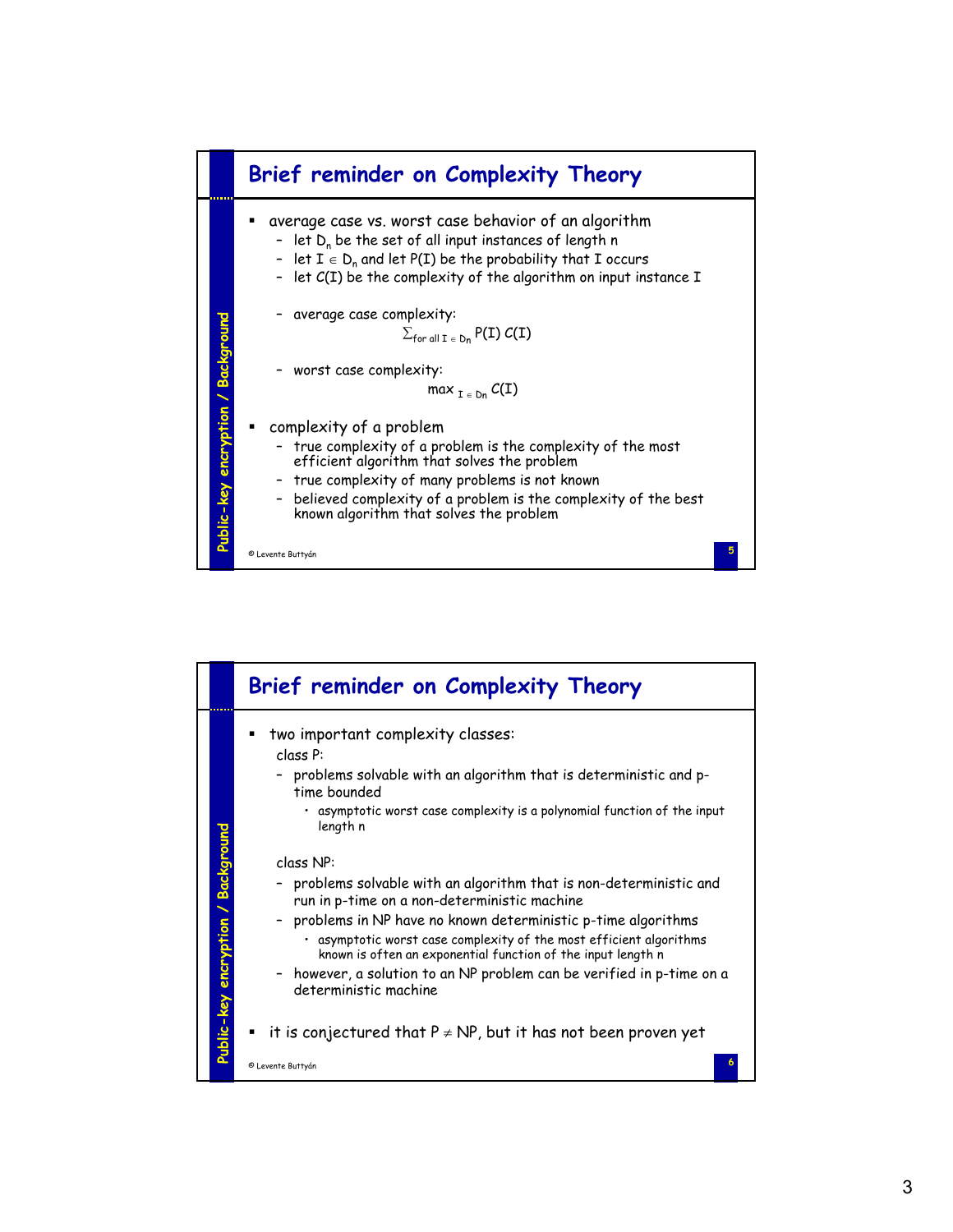

|                                    | <b>Examples</b>                                                                                                                                                                                                                                                                  |
|------------------------------------|----------------------------------------------------------------------------------------------------------------------------------------------------------------------------------------------------------------------------------------------------------------------------------|
|                                    | factoring problem<br>٠<br>- given a positive integer n, find its prime factors<br>• true complexity is unknown<br>. it is believed that it does not belong to P                                                                                                                  |
|                                    | discrete logarithm problem<br>- given a prime p, a generator g of $Z_{p}^{*}$ , and an element y in $Z_{p}^{*}$ , find<br>the integer x, $0 \le x \le p-2$ , such that g <sup>x</sup> mod p = y<br>• true complexity is unknown<br>. it is believed that it does not belong to P |
| Public-key encryption / Background | Diffie-Hellman problem<br>- given a prime p, a generator g of $Z_p^*$ , and elements g <sup>x</sup> mod p and<br>gy mod p, find gxy mod p<br>· true complexity is unknown<br>. it is believed that it does not belong to P                                                       |
|                                    | © Levente Buttyán                                                                                                                                                                                                                                                                |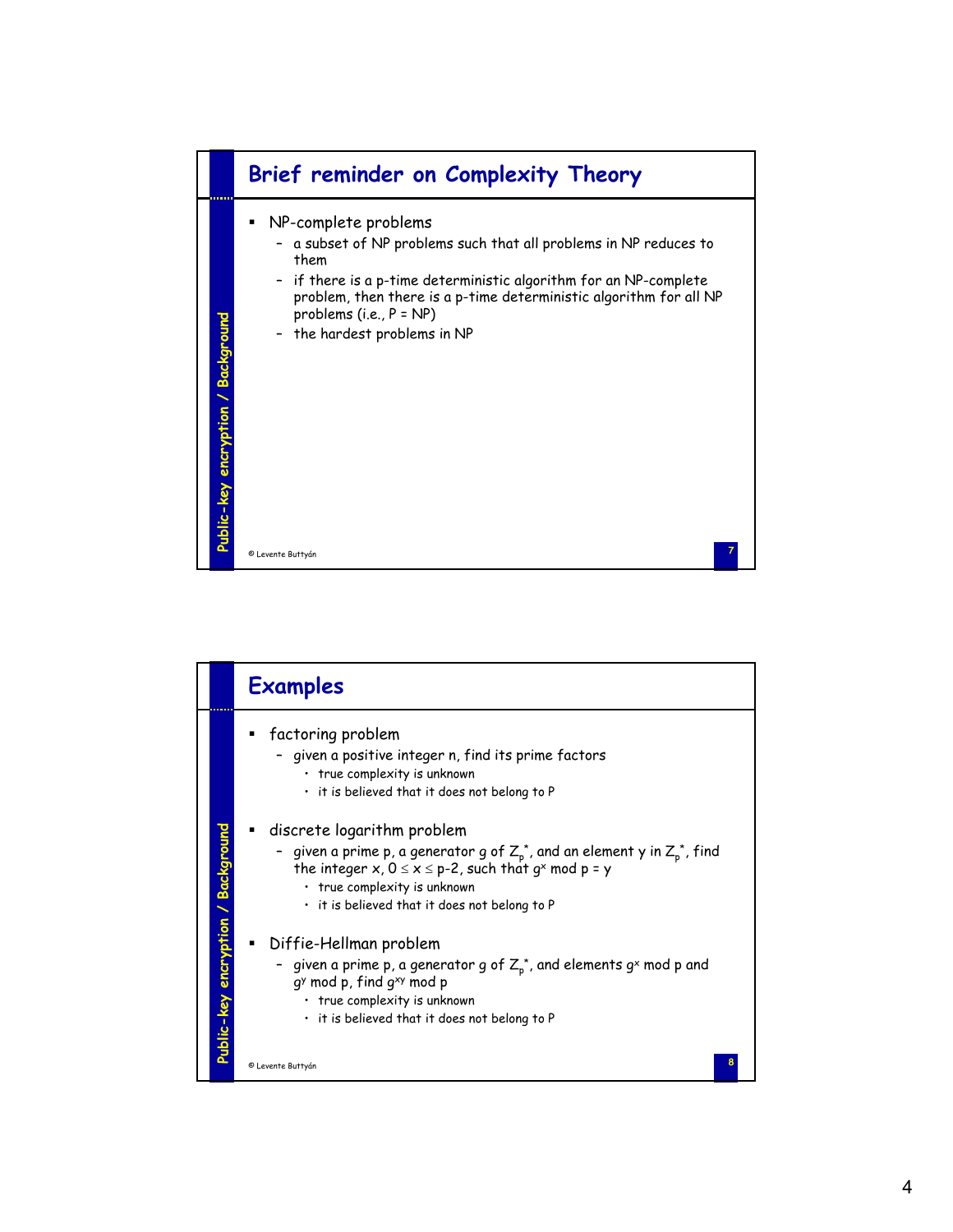

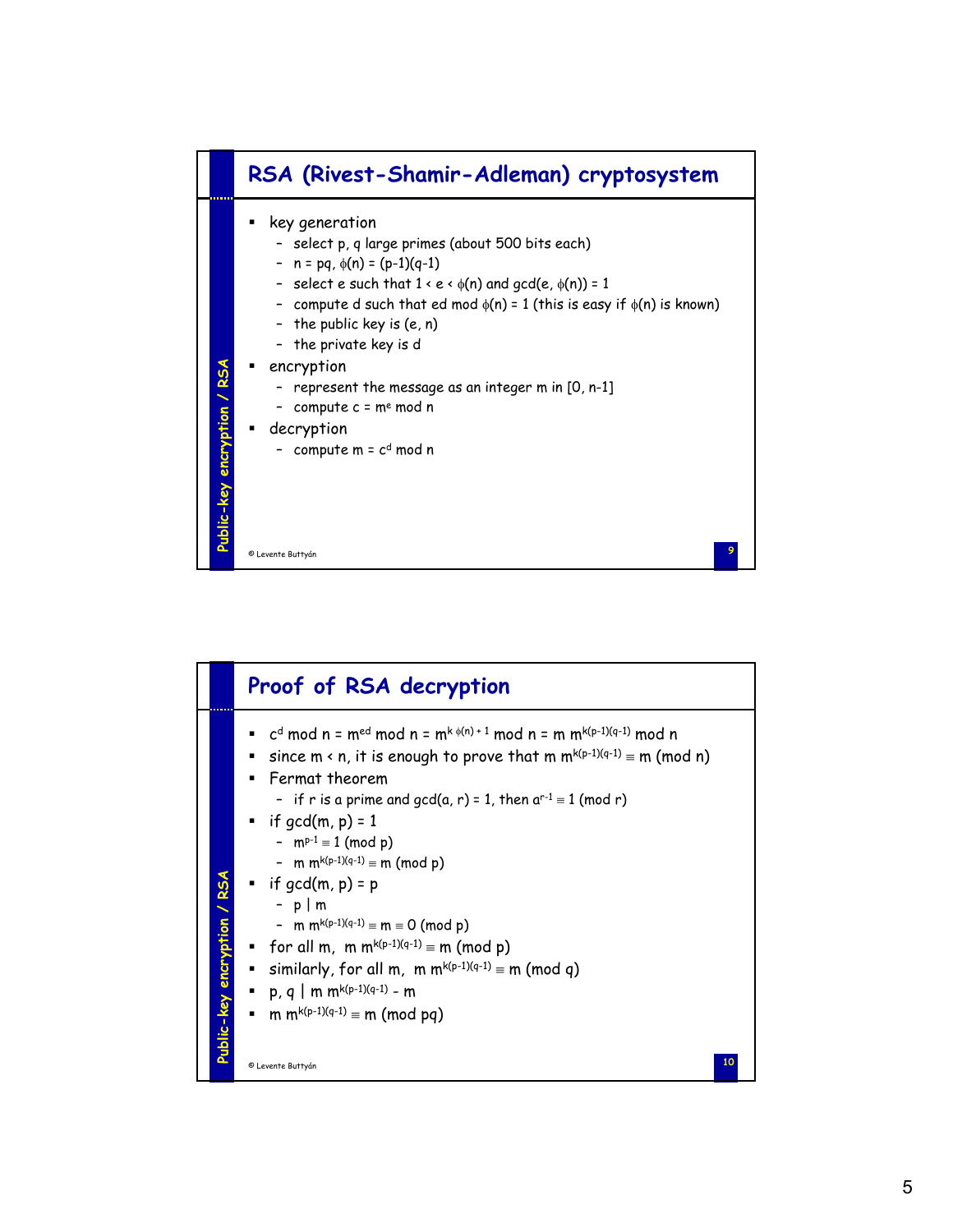

|                             | <b>Extended Euclidean algorithm</b>                                                                                                           |                                                                                                                    |  |
|-----------------------------|-----------------------------------------------------------------------------------------------------------------------------------------------|--------------------------------------------------------------------------------------------------------------------|--|
|                             | the Euclidean algorithm can be used to determine if b has an<br>inverse mod a $(qcd(a, b) = 1.2)$<br>but it does not give us the inverse of b |                                                                                                                    |  |
|                             | extend the algorithm as follows:                                                                                                              |                                                                                                                    |  |
|                             | $a = q_1 b + r_2$<br>$b = q_2r_2 + r_3$<br>$r_2 = q_3r_3 + r_4$                                                                               | $t_0 = 0, t_1 = 1$<br>$t_2 = t_0 - q_1 t_1 \mod a$<br>$t_3 = t_1 - q_2 t_2 \mod a$<br>$t_4 = t_2 - q_3 t_3 \mod a$ |  |
| Public-key encryption / RSA | <br>$r_{k-2} = q_{k-1}r_{k-1} + r_k$<br>$r_{k-1} = q_k r_k$                                                                                   | $t_{k}$ = $t_{k-2}$ – $q_{k-1}t_{k-1}$ mod a                                                                       |  |
|                             | © Levente Buttyán                                                                                                                             | 12                                                                                                                 |  |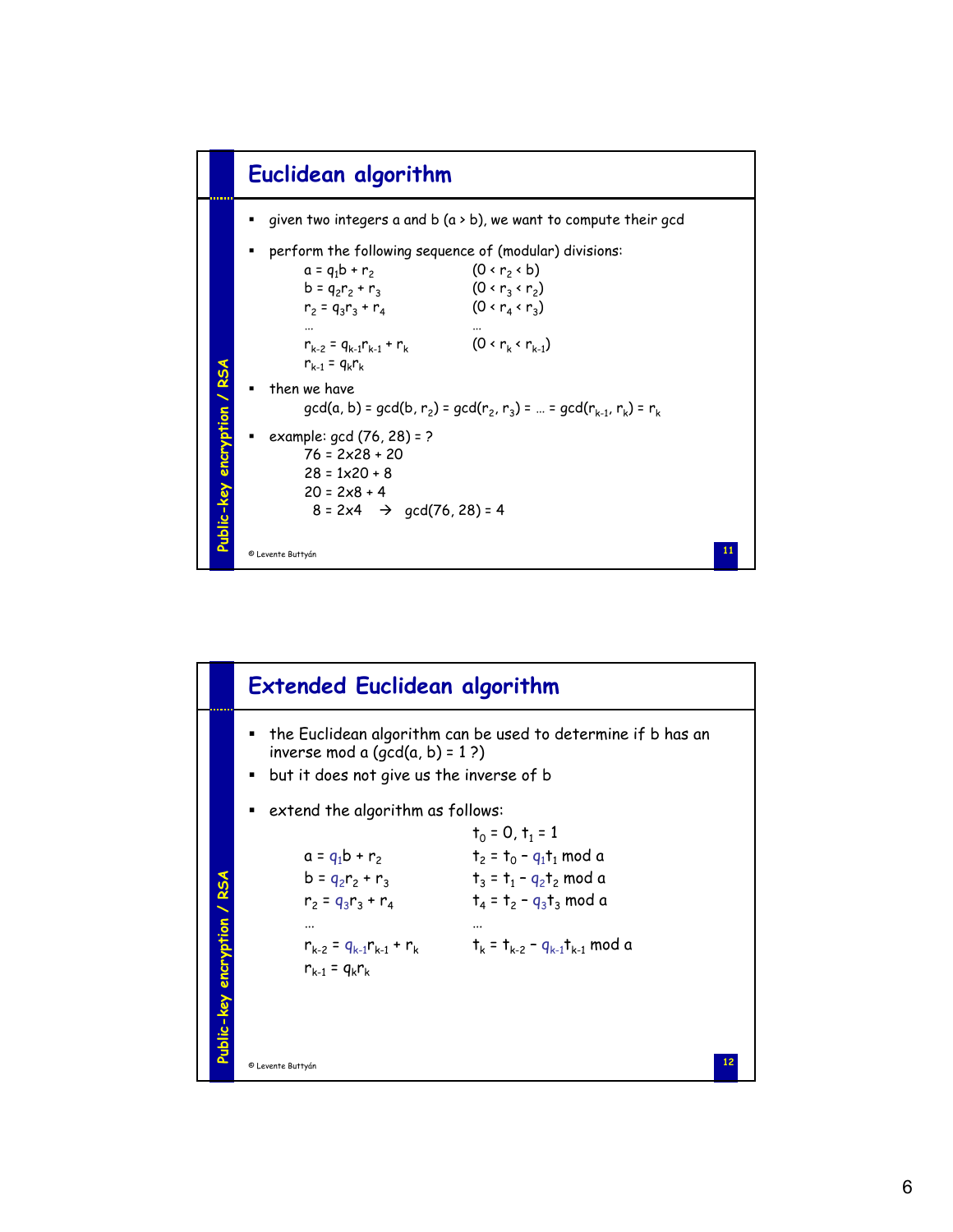

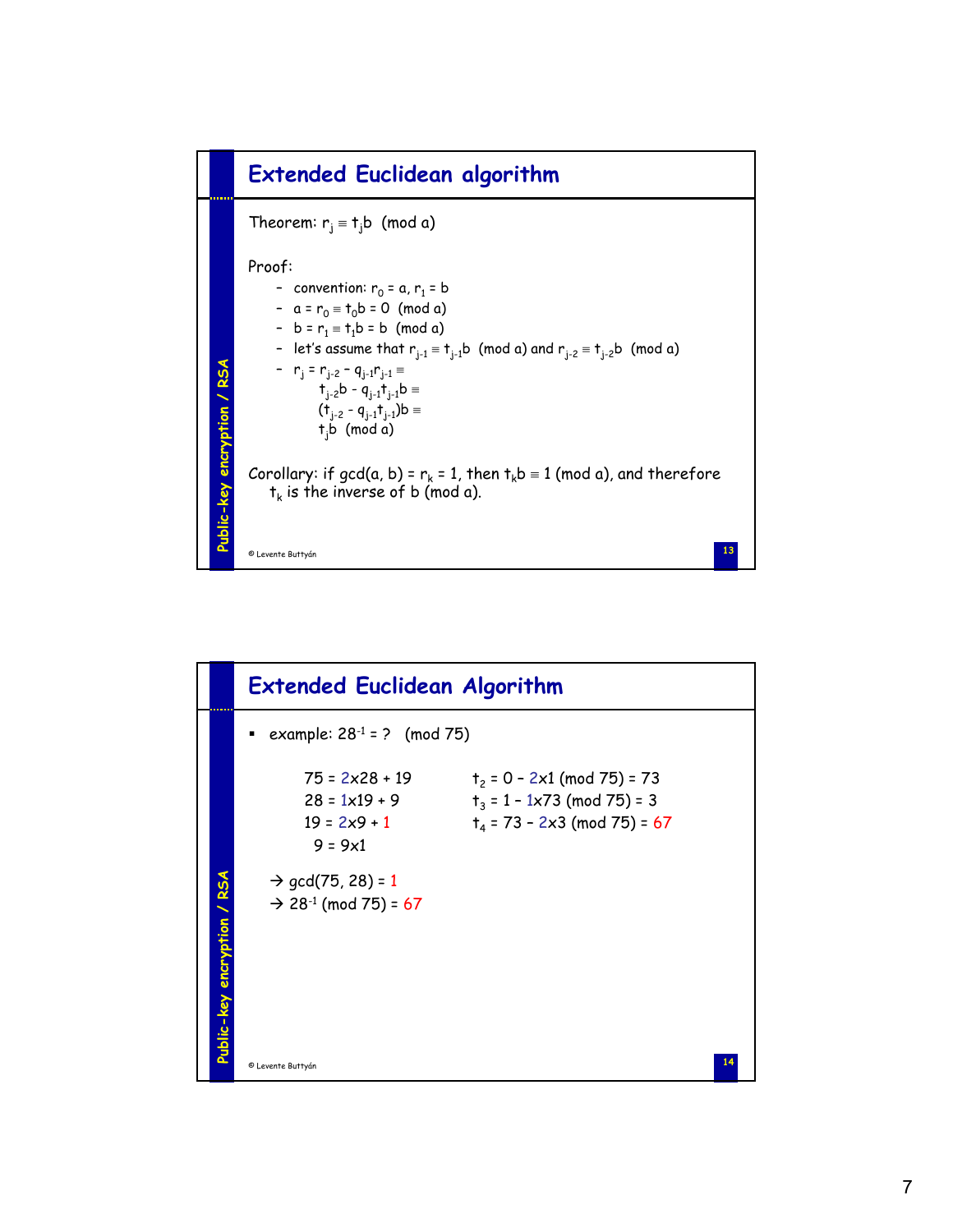

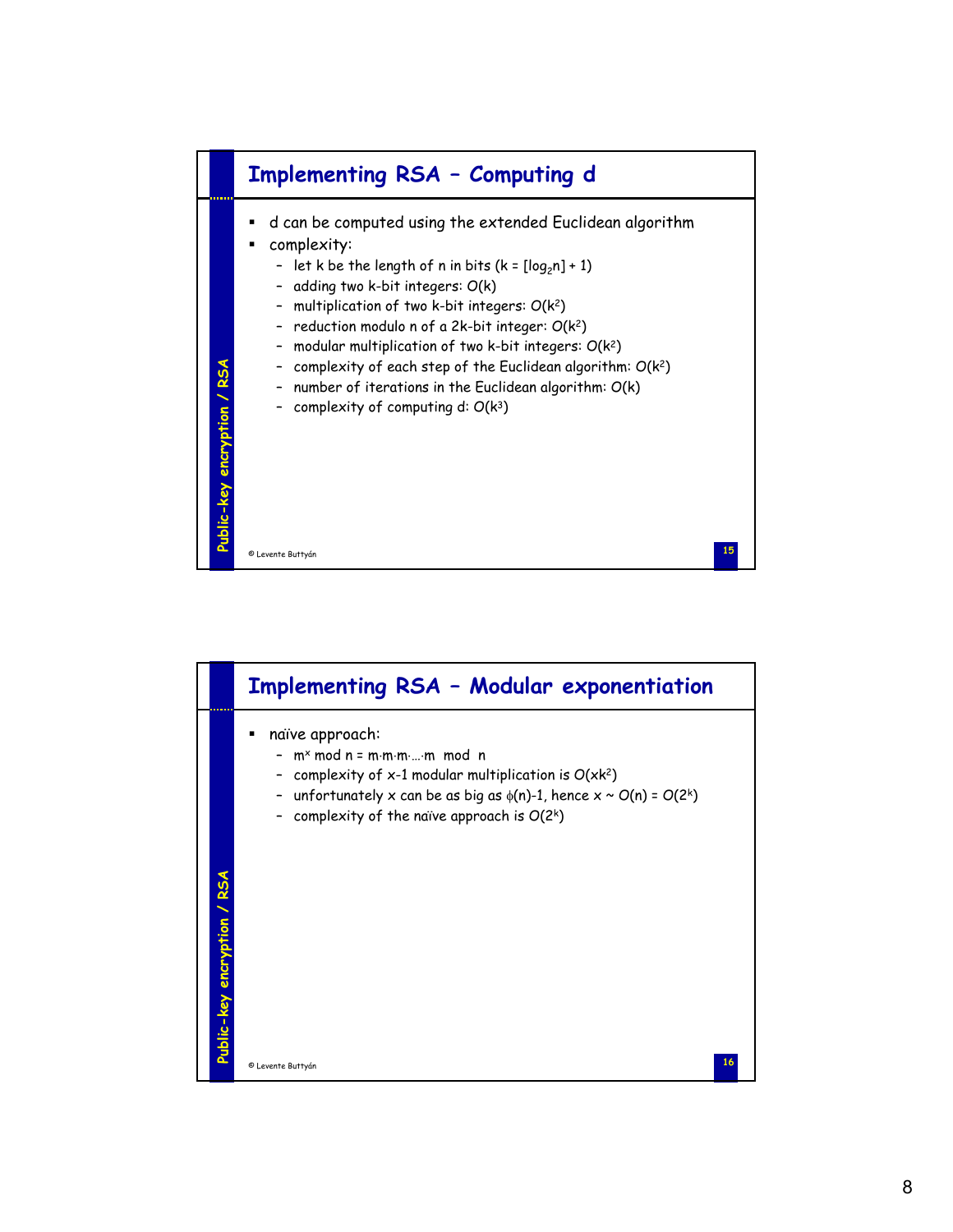

|                             | RSA toy example                                                                                                                                                                                                                                                                                                                                                                                                                                                  |
|-----------------------------|------------------------------------------------------------------------------------------------------------------------------------------------------------------------------------------------------------------------------------------------------------------------------------------------------------------------------------------------------------------------------------------------------------------------------------------------------------------|
|                             | key generation<br>- $let p = 73, q = 151$<br>$- n = 73*151 = 11023$<br>$-$ (n) = 72*150 = 10800<br>$-$ let $e = 11$<br>- compute d with the extended Euclidean algorithm as follows:<br>10800 = $981 \times 11 + 9$ + $_2$ = 0 - $981 \times 1$ mod 10800 = 9819<br>11 = $1 \times 9 + 2$<br>$t_3 = 1 - 1 \times 9819$ mod 10800 = 982<br>$9 = 4x^2 + 1$ $t_a = 9819 - 4x982 = 5891$<br>$\rightarrow$ d = 5891<br>public key is (11, 11023), private key is 5891 |
| Public-key encryption / RSA | encryption<br>$-$ let m = 17<br>- we compute c with the "square and multiply" algorithm as follows:<br>$e = 11 = 1011$ (in binary)<br>$c = 1$<br>$b_3 = 1 \rightarrow c = c^2 m \text{ mod } n = 17$<br>$b_2 = 0 \rightarrow c = c^2 \mod n = 289$<br>$b_1 = 1 \rightarrow c = c^2 m \text{ mod } n = 1419857 \text{ mod } 11023 = 8913$<br>$b_0 = 1 \rightarrow c = c^2 m \text{ mod } n =  = 1782$<br>output c = 17 <sup>11</sup> mod 11023 = 1782             |
|                             | decryption<br>$- d = 5891 = 1011100000011$ (in binary)<br>- we compute $m = cd$ mod n with the "square and multiply" algorithm as above                                                                                                                                                                                                                                                                                                                          |
|                             | 18<br>© Levente Buttyán                                                                                                                                                                                                                                                                                                                                                                                                                                          |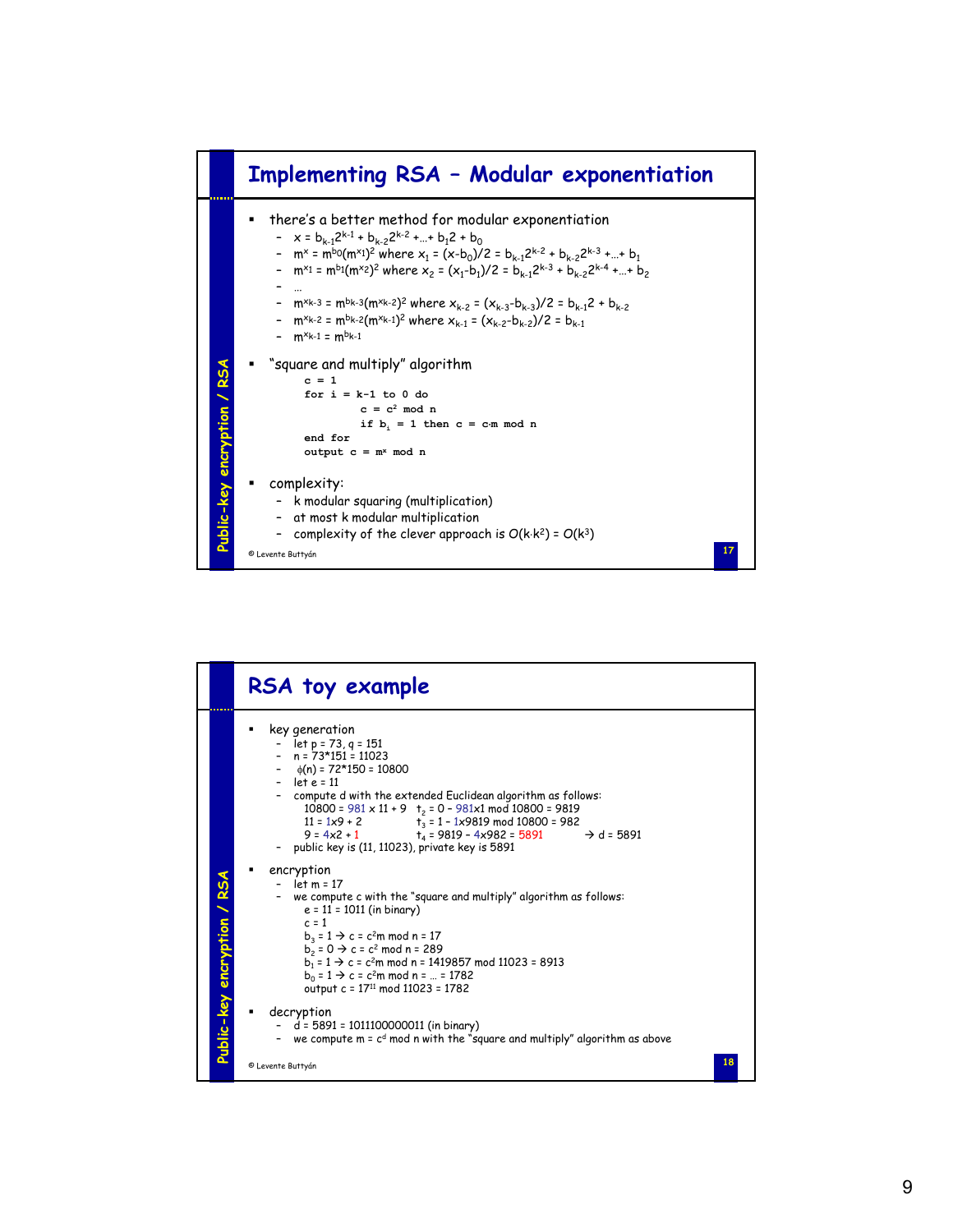

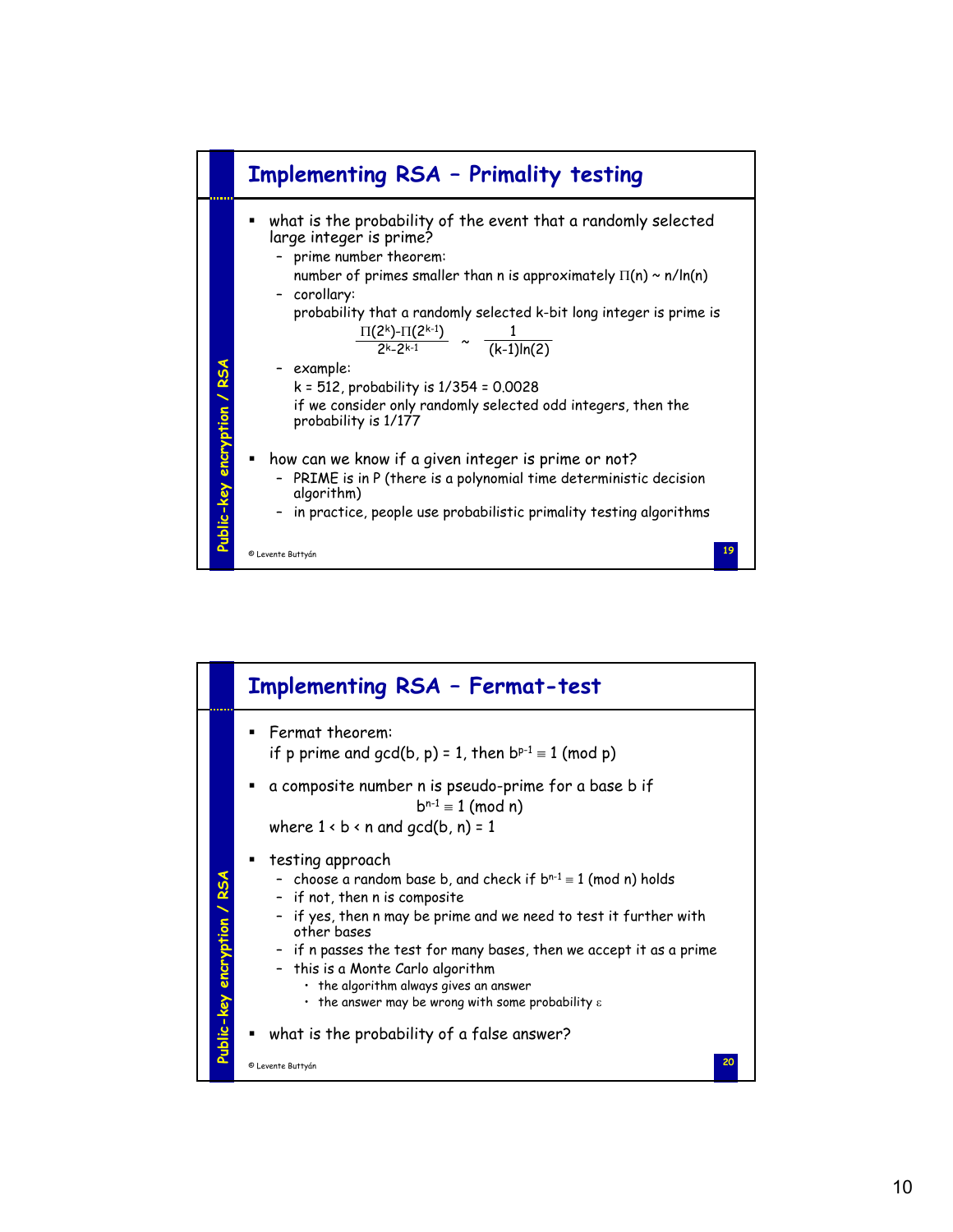

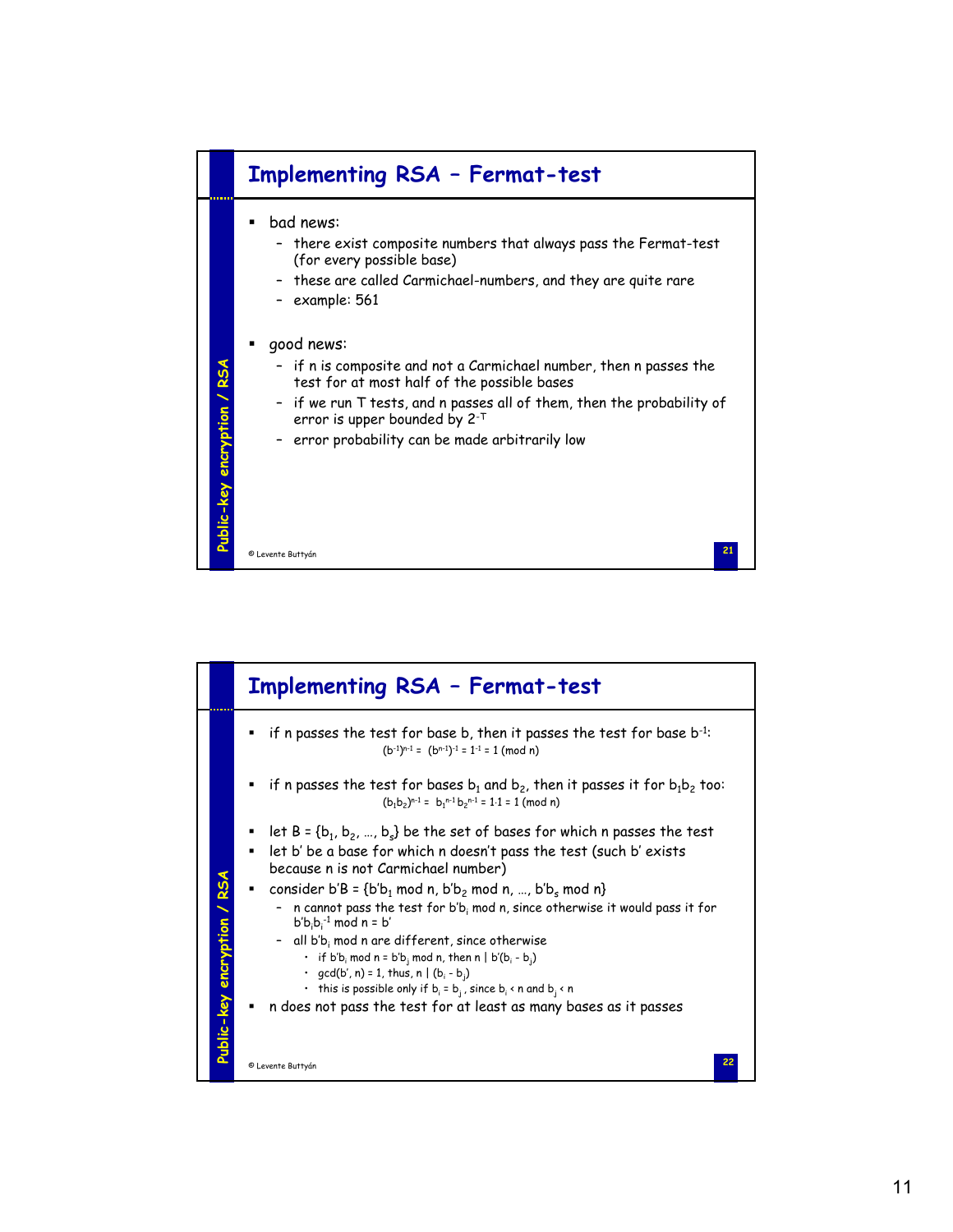

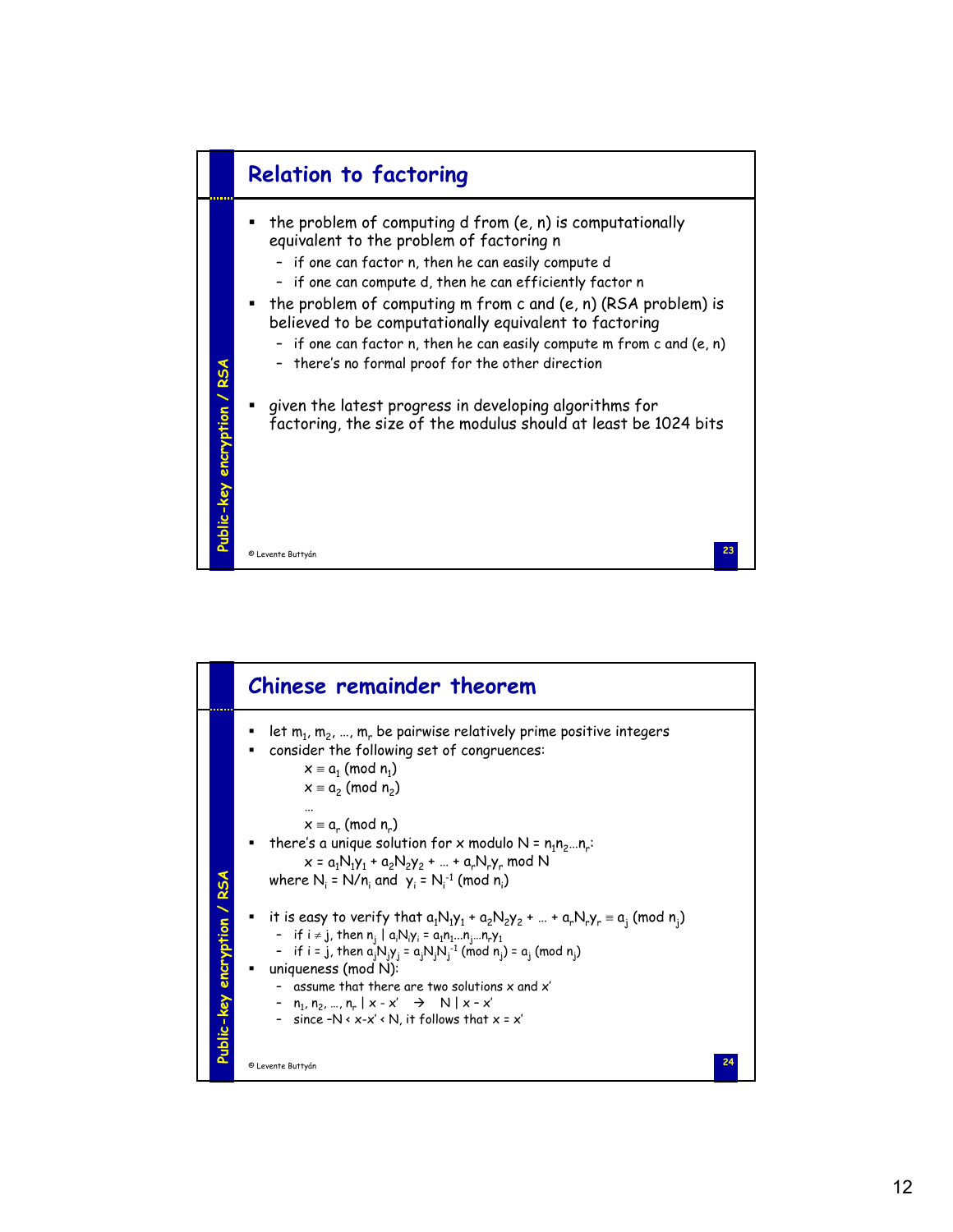

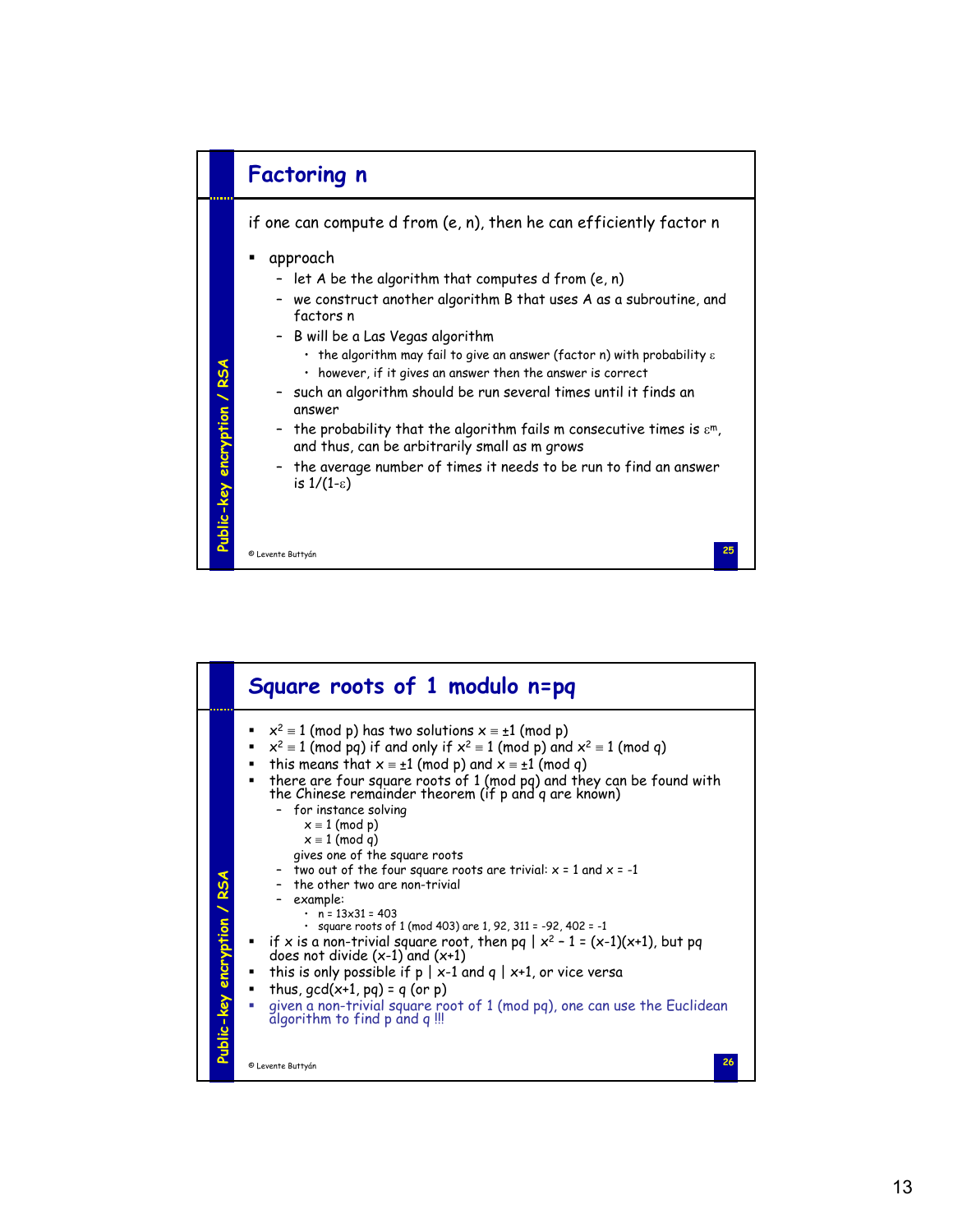## **Factoring algorithm B**

```
1. choose w at random (0 < w < n)2. compute x = \gcd(w, n)3. if x > 1 then stop (success: x = p or x = q)
    4. compute d = A(e, n)5. write ed - 1 = 2<sup>s</sup>r, where r is odd
    6. compute v = w^r \mod n7. if v ≡ 1 (mod n) then stop (failure)
    8. while v !≡ 1 (mod n) do
   9. t = v<br>10. v = v^2Public-key encryption / RSA
              v = v^2 mod n
Public-key encryption / RSA
   11.end while
    12.if t ≡ -1 (mod n) then stop (failure: t is a trivial root)
    13.else
    14. compute x = \text{gcd}(t+1, n)15. stop (success: x = p or x = q)
    27 © Levente Buttyán
```

|                             | Analysis of algorithm B                                                                                                                                                                                                                                                                                                                                                                                                                                                                                                                                                                                                                                                                                                                                                                                                                                                                                                                                                                                                                     |
|-----------------------------|---------------------------------------------------------------------------------------------------------------------------------------------------------------------------------------------------------------------------------------------------------------------------------------------------------------------------------------------------------------------------------------------------------------------------------------------------------------------------------------------------------------------------------------------------------------------------------------------------------------------------------------------------------------------------------------------------------------------------------------------------------------------------------------------------------------------------------------------------------------------------------------------------------------------------------------------------------------------------------------------------------------------------------------------|
| Public-key encryption / RSA | choose a random w $(w \nless n)$ [step 1]<br>if you are lucky, then w divides n, and thus, it is equal to p or q<br>[steps 2 and 3]<br>• otherwise, the algorithm computes $w^r$ , $w^{2r}$ , $w^{4r}$ ,  [step 10 within the<br>while loop]<br>the computation stops, when $w^{2z_r} \equiv 1 \pmod{n}$ for some z [condition<br>in step 8]<br>- since $w^{2^{s}r}$ = $w^{ed-1}$ = $w^{k\phi(n)} \equiv 1 \pmod{n}$ , the while loop ends after at<br>most s iterations<br><b>E</b> after the while loop, $t^2 \equiv 1$ (mod n) and we know that $t \equiv 1$ (mod<br>n), since otherwise the while loop would have been ended in the<br>previous round (and we wouldn't have computed t <sup>2</sup> )<br>• if $t = -1$ then t is a trivial square root of 1 (mod n) [step 12]<br>$\bullet$ otherwise t is a non-trivial square root of 1 (mod n) and we can<br>factor n with the Euclidean algorithm [step 14]<br>it can be proven that the failure probability of the algorithm is<br>at most $\frac{1}{2}$<br>28<br>© Levente Buttyán |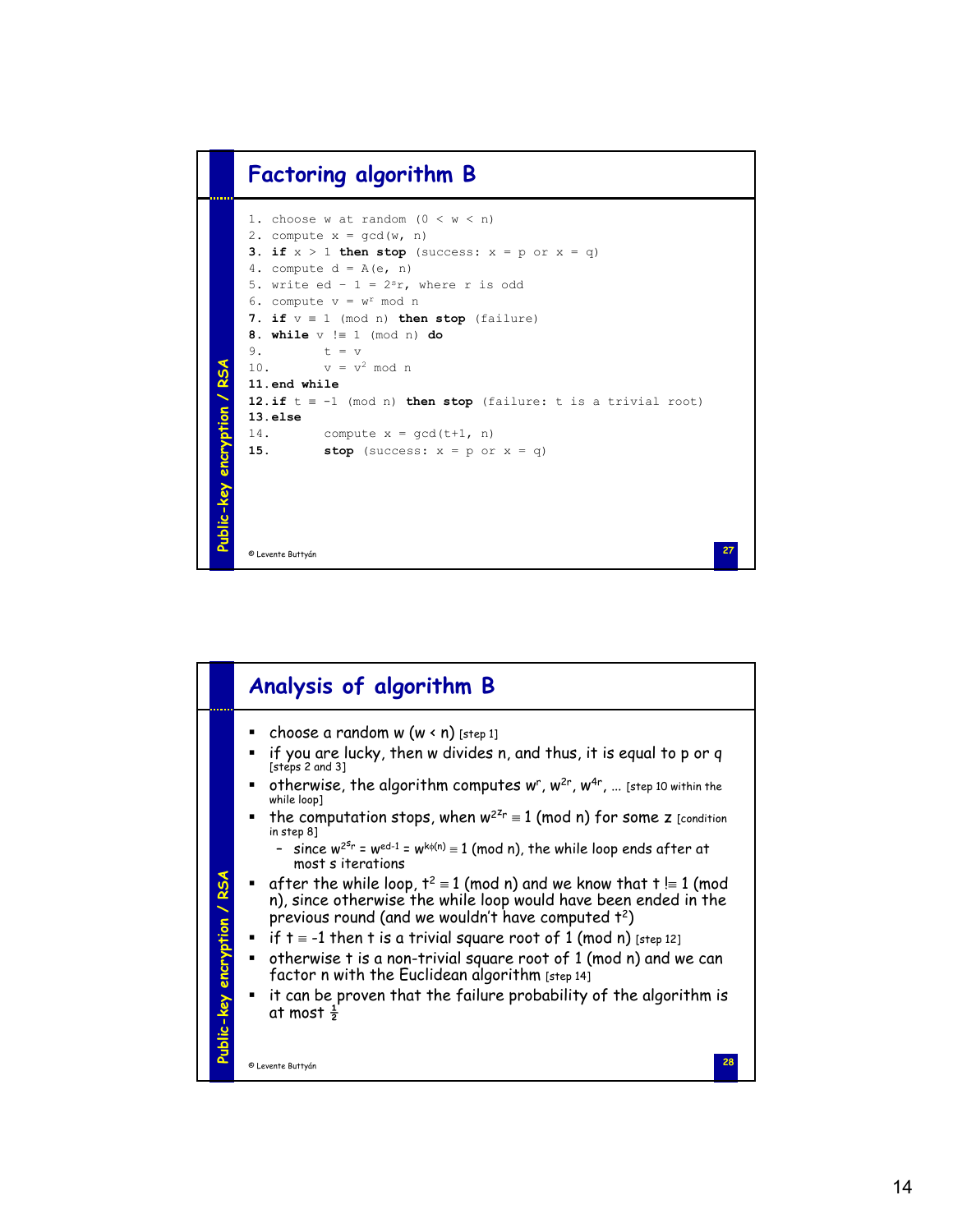

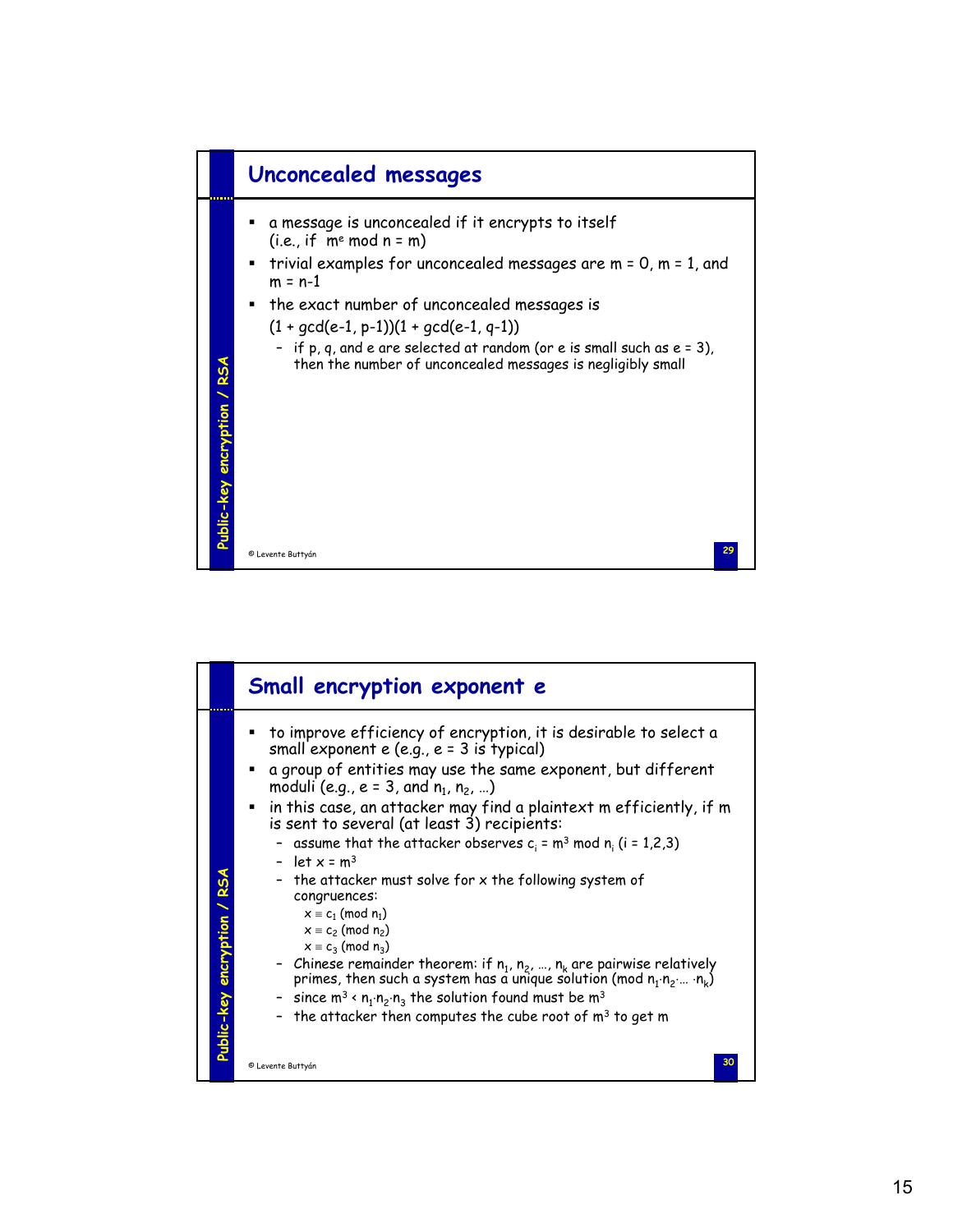

|                             | Homomorphic property                                                                                                                                                                                                                                                                                                                                                                                                                                                                                                                                                                                                                                                                                                                                                                                                                                                                                                                                                                                                                                                                                             |
|-----------------------------|------------------------------------------------------------------------------------------------------------------------------------------------------------------------------------------------------------------------------------------------------------------------------------------------------------------------------------------------------------------------------------------------------------------------------------------------------------------------------------------------------------------------------------------------------------------------------------------------------------------------------------------------------------------------------------------------------------------------------------------------------------------------------------------------------------------------------------------------------------------------------------------------------------------------------------------------------------------------------------------------------------------------------------------------------------------------------------------------------------------|
| Public-key encryption / RSA | if $m_1$ and $m_2$ are two plaintext messages and $c_1$ and $c_2$ are the<br>corresponding ciphertexts, then the encryption of $m_1m_2$ mod n is $c_1c_2$<br>mod n<br>- $(m_1m_2)^e \equiv m_1^e m_2^e \equiv c_1c_2$ (mod n)<br>this leads to an adaptive chosen-ciphertext attack on RSA<br>٠<br>assume that the attacker wants to decrypt $c = me$ mod n<br>intended for<br>Alice<br>assume that Alice will decrypt arbitrary ciphertext for the attacker,<br>except c<br>the attacker can select a random number r and submit c.re mod n to Alice<br>for decryption<br>- since $(c \cdot r^e)^d \equiv c^d \cdot r^{ed} \equiv m \cdot r \pmod{n}$ , the attacker will obtain m $\cdot r \mod n$<br>- he then computes m by multiplication with $r^{-1}$ (mod n)<br>this attack can be circumvented by imposing some structural<br>constraints on plaintext messages<br>- e.g., a plaintext must start with a well-known constant bit string<br>- since r is random, m·r (mod n) will not have the right structure with very<br>high probability, and Alice can refuse to respond<br>32<br>© Levente Buttyán |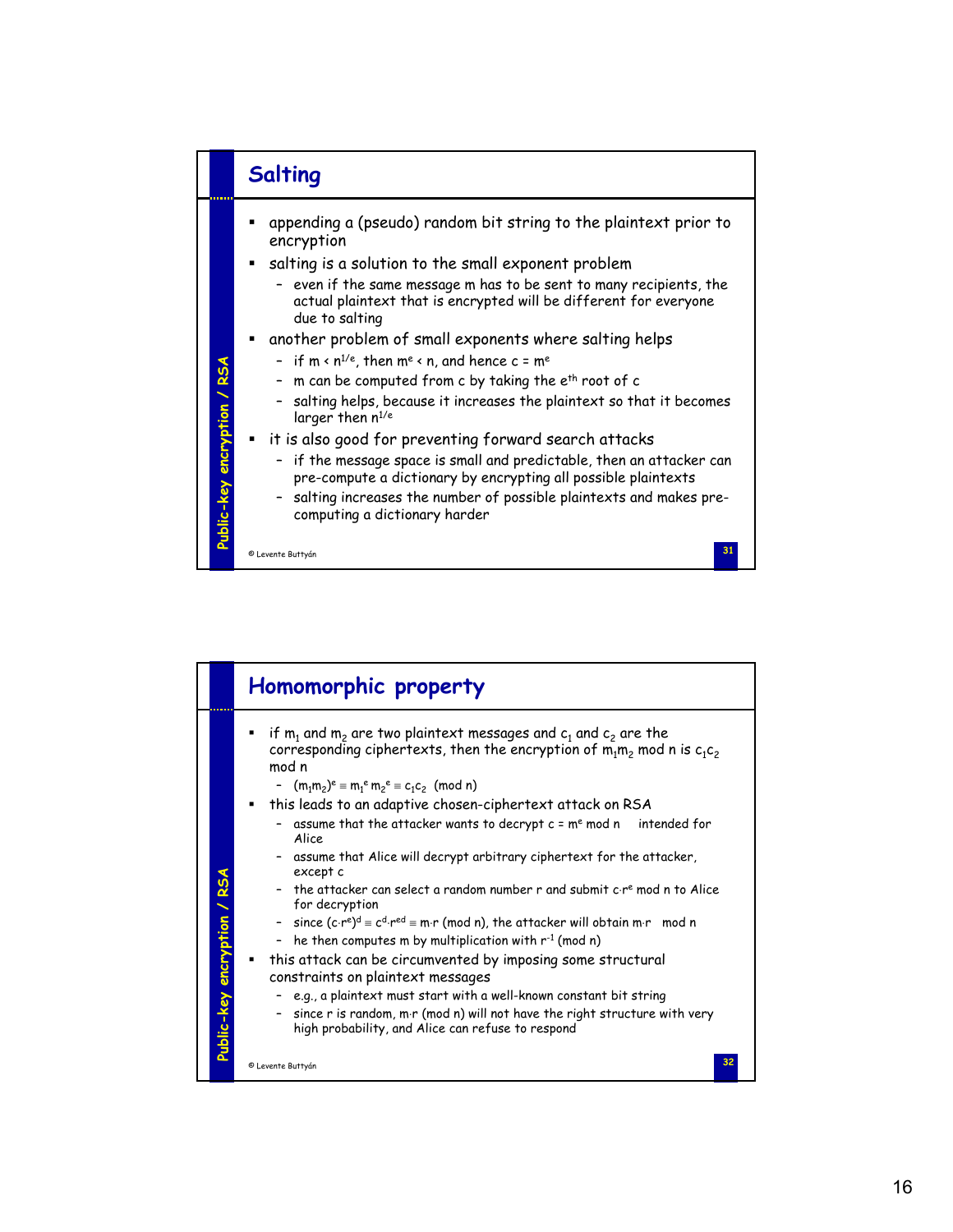

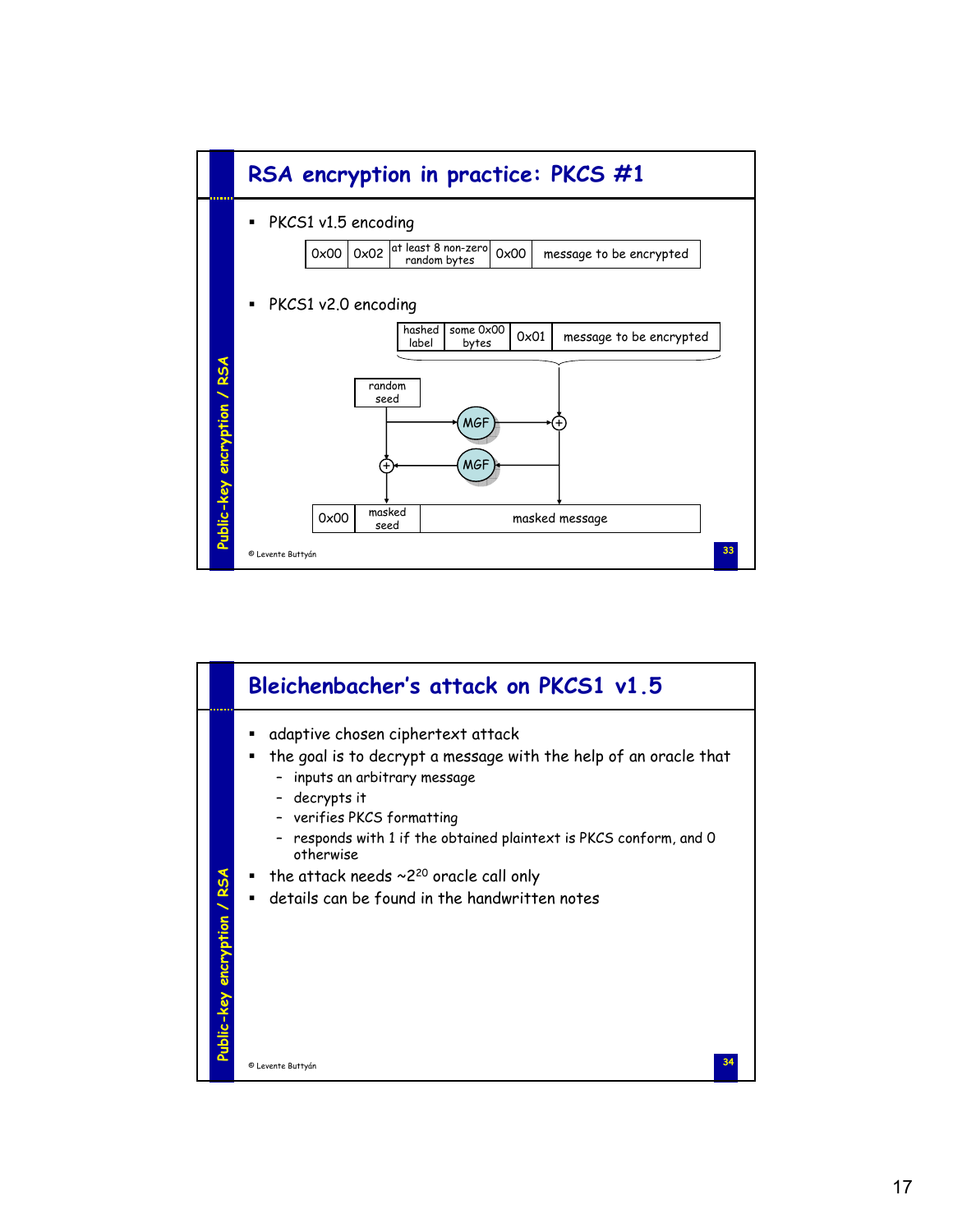